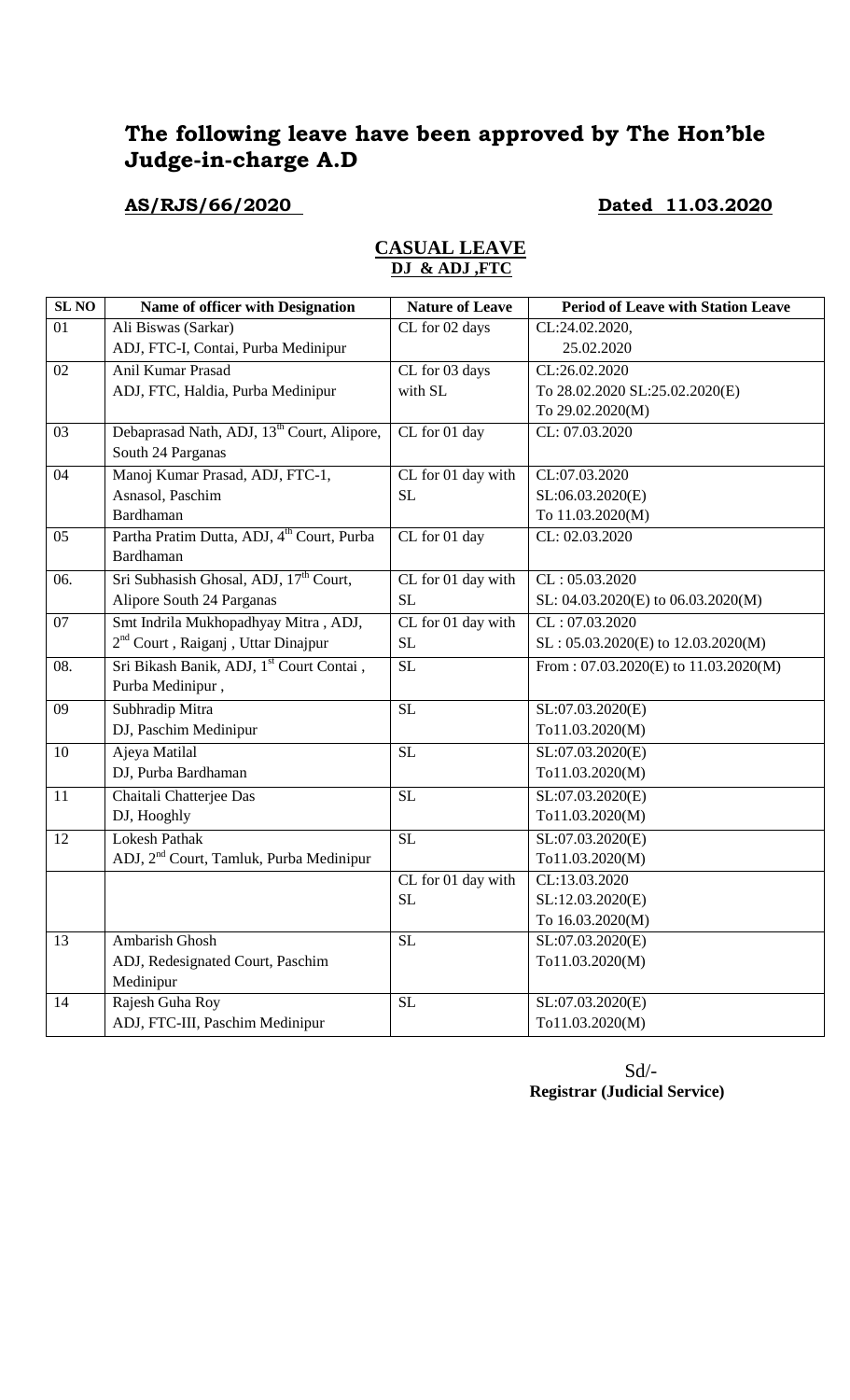# **The following leave have been approved by The Hon'ble Judge-in-charge A.D**

**AS/RJS/65/2020 Dated 11.03.2020**

| <b>SL NO</b> | Name of officer with    | <b>Nature of Leave</b> | <b>Period of Leave with Station Leave</b> |
|--------------|-------------------------|------------------------|-------------------------------------------|
|              | <b>Designation</b>      |                        |                                           |
| 01           | Arjun Mukherjee         | CL for 03 days with SL | CL:25.03.2020                             |
|              | ADJ, FTC-II, Purba      |                        | To 27.03.2020                             |
|              | Bardhaman               |                        | SL25.03.2020(M)                           |
|              |                         |                        | To28.03.2020(M)                           |
| 02           | Arup Kumar Das          | CL for 02 days with SL | CL:11.03.2020,                            |
|              | ADJ, FTC-III, Basirhat, |                        | 12.03.2020                                |
|              | 24pgs(N)                |                        | SL:07.03.2020(E)                          |
|              |                         |                        | To13.03.2020(M)                           |
| 03           | Yogita Gaurisaria       | <b>SL</b>              | SL:10.03.2020(M)                          |
|              | ADJ, Nabadwip, Nadia    |                        | To 11.03.2020(M)                          |
|              |                         |                        | SL:13.03.2020(E)                          |
|              |                         |                        | To 16.03.2020(M)                          |

#### **CASUAL LEAVE DJ & ADJ ,FTC**

Ld. Registrar, Listing , is requested to upload the same

Sd/- **Registrar (Judicial Service)**